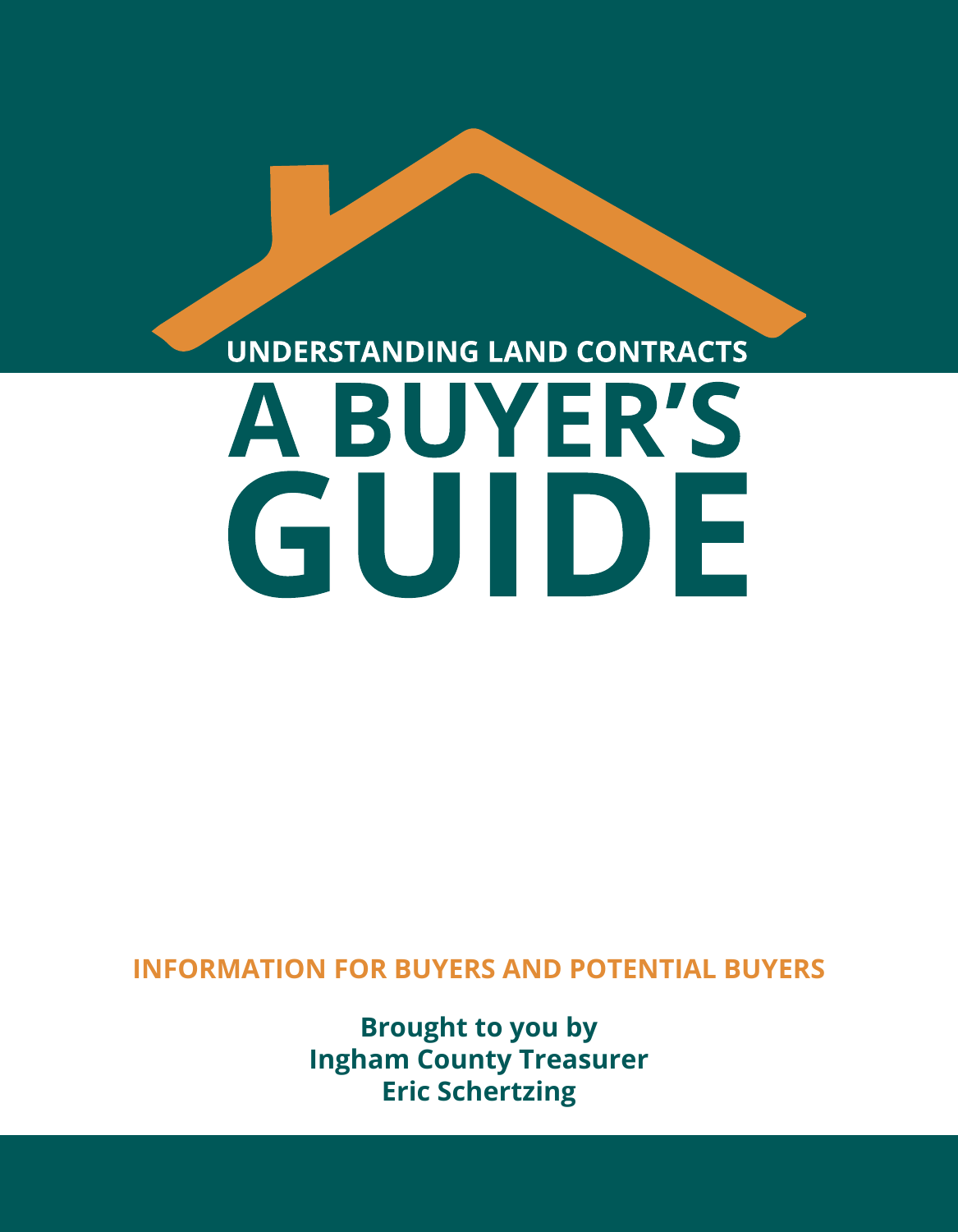# **TABLE OF CONTENTS**

The purpose of this guidebook is to provide information about the rights and responsibilities of buyers and potential buyers of land contract properties. It includes:

- Important definitions in understanding land contracts
- Buyer and seller rights and responsibilities

Signing a land contract is a serious commitment. It is important to understand the process.

For a checklist of what to do before and after buying a land contract or for additional resources, see pages 13 and 14.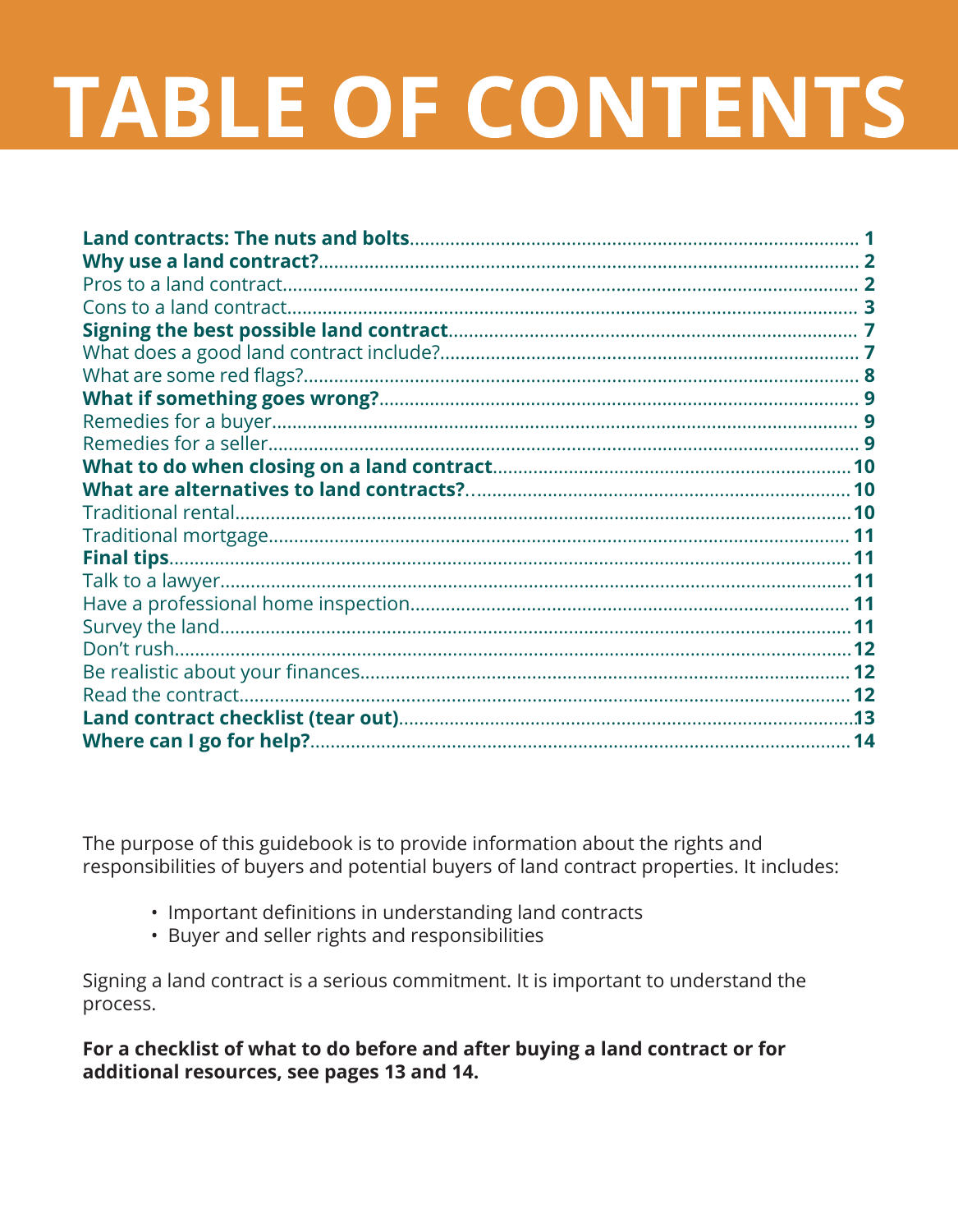**Land contract:** Land contracts are a way of selling property where the seller finances the sale and acts as "the bank." Instead of having a buyer get a loan from the bank, the buyer makes payments to the seller directly until he or she pays off the balance of the purchase price. In the meantime, the seller keeps legal title to the home. Another way of explaining a land contract is that it is an agreement to sell an interest in property where (a) the purchase price is paid in installments, and (b) the seller keeps the legal title until the buyer makes the final installment payment.

**Vendee:** The buyer. We will use the term "buyer" in this guidebook, but other documents may use the term "vendee" instead.

**Vendor:** The seller. We will use the term "seller" in this guidebook, but other documents may use the term "vendor" instead.

**Deed:** A written document by which a person(s) transfers an interest in land to another person(s). The two primary deeds are Quit Claim and Warranty. With a Quit Claim Deed, the seller transfers (and "quits") whatever interest they have in the land to the buyer. With a Warranty Deed, the seller guarantees a good title to the property. To be fully effective, a deed must be recorded with the county Register of Deeds.

**Title:** Title is an ownership interest in the property. In a land contract, the seller keeps the legal title to the property until the buyer makes the final payment. Until making the final payment, the buyer has equitable title, which usually includes the right to use and occupy the land and transfer that interest, subject to the seller's interest.

**Foreclosure and forfeiture:** These are two different types of processes in court where the land contract seller tries to take the property back from the buyer. A seller can only do this if the buyer defaults on the land contract. The differences between foreclosure and forfeiture are discussed indepth later in this guide.

#### **Memorandum of land contract:** A

document that explains a land contract exists between the parties, but it does not include the specific terms, such as where you should make payments or whether there are prepayment penalties. To keep the terms private, some people record a memorandum of land contract with the county Register of Deeds instead of the entire land contract.

**Balloon payment:** A payment made on a land contract or a loan that is higher than the ones before it. It is done at the end of the period. It pays what is left after the last installment payment.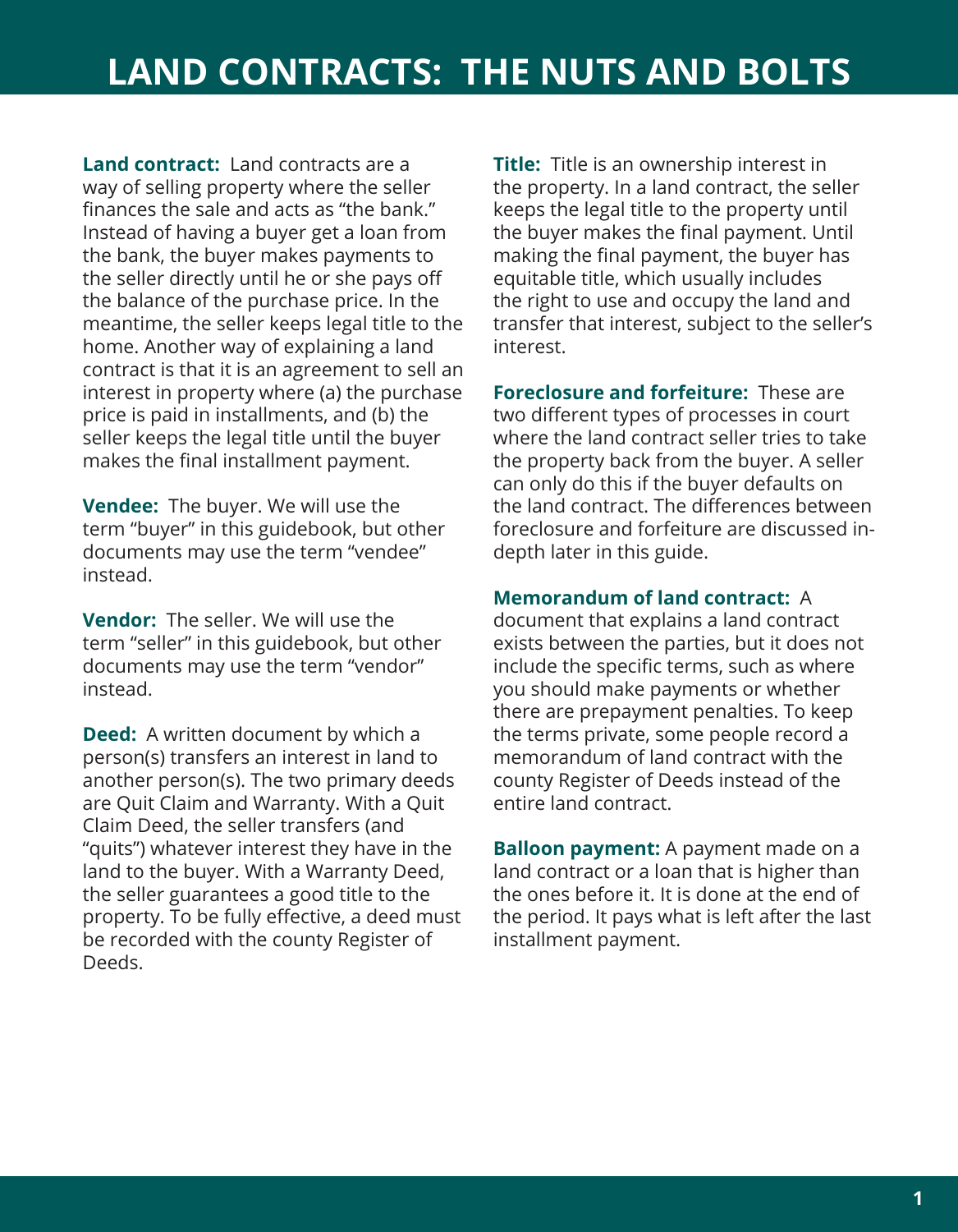### **WHY USE A LAND CONTRACT?**

Buyers and sellers often have different reasons for wanting to buy property using a land contract. Land contracts can be useful tools for family members (or other people who know and trust each other) to sell homes to one another without needing the buyer to be approved for a loan.

There are pros to purchasing a home using a land contract, such as monthly payments that can be comparable to what you pay in rent. There are also cons to purchasing on land contract, such as title problems, high interest rates and repair issues. This section discusses why you should approach all land contracts with caution.

# **PROS TO USING A LAND CONTRACT PROS TO USING A LAND CONTRACT**

#### **Become a homeowner**

A land contract may provide a way for someone who can't, or doesn't want to, get a mortgage loan to purchase a home. Instead of the buyer getting a loan from a bank or credit union, the seller finances the sale.

#### **Little (or no) down payment**

A traditional mortgage loan can require as much as a 20 percent down payment, meaning a buyer needs to save up before purchasing a home. Land contracts often require little to no down payment. It is possible to qualify for a traditional mortgage loan with a small down payment.

**Contact the resources on page 14 for more information on down payment assistance programs that can get you into a traditional mortgage loan.**



**This website is designed to give you all of the information you need to deal with your personal situation.** 

**Thanks to the vision and commitment of the City of Lansing and The Ingham County Treasurer's Office, this site and any resources referred to on this site are free.**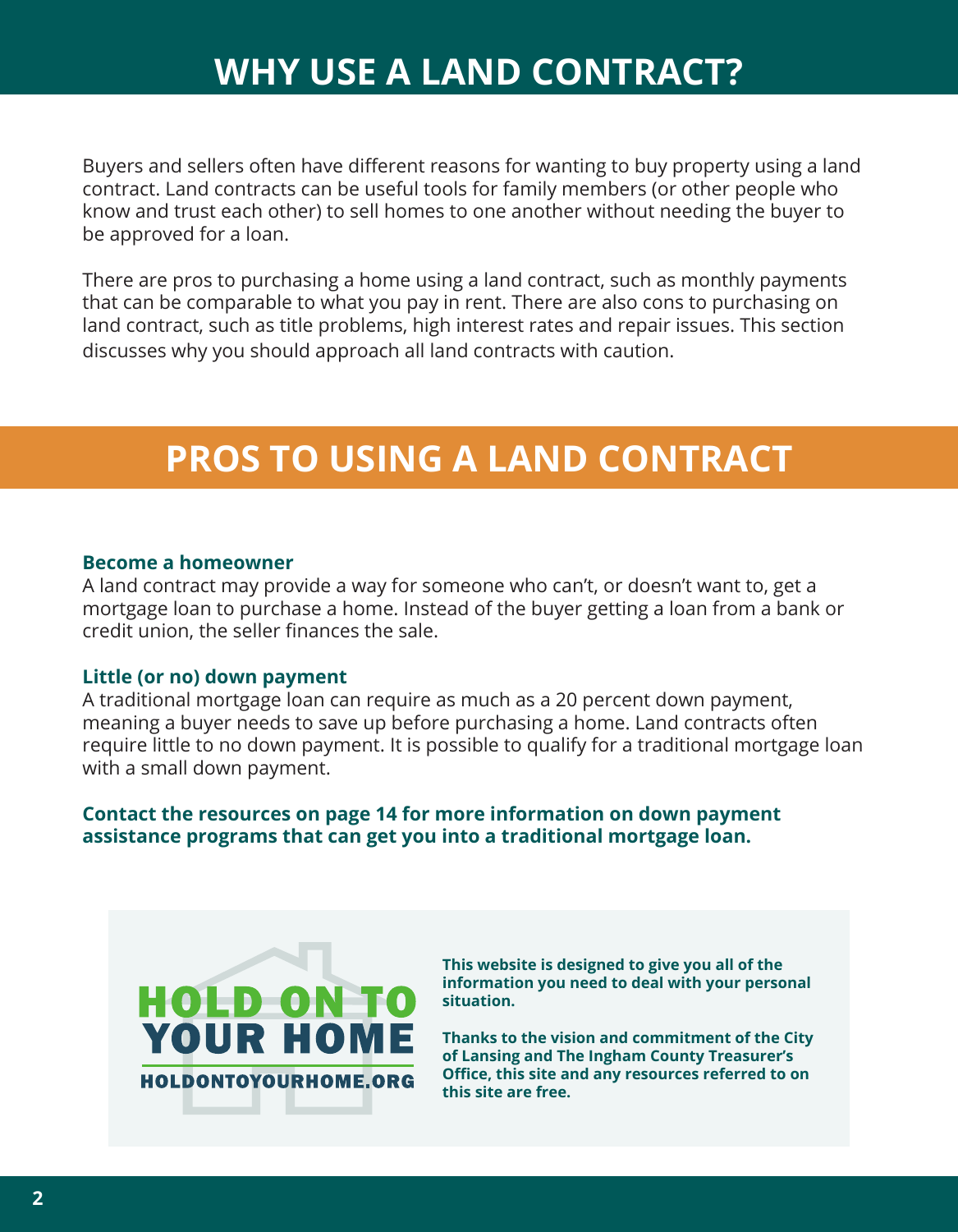#### **Maintenance and "as is" properties**

In a land contract, there is no calling a landlord to fix the roof! The maintenance of the property is the responsibility of the buyer. This can mean expensive repairs are your responsibility. Land contract purchases are "as is."

This means that unless the seller agrees otherwise in writing, the buyer is generally on the hook for any problems with the property that are discovered later.

Some dishonest sellers may verbally promise to make repairs to convince a buyer to purchase a property, only to fail to follow through after the land contract is signed. Even in these situations it can be almost impossible for buyers to force the sellers to make these repairs.

If the repair problems are bad enough, local code enforcement can condemn the home and kick you out — even if the seller promised they'd handle it.

#### **Property taxes**

Unlike renting, where the property taxes are the responsibility of a landlord, the seller and buyer need to work out who pays for the property taxes.

The land contract should spell out how property taxes are supposed to be paid. The buyer is typically responsible for payment of property taxes after the closing. If the seller is responsible for paying the property taxes, but they don't make the payments on time, you could lose your home to property tax foreclosure — even if you made all your payments on time.

#### **Foreclosure, forfeiture and title issues**

If a seller doesn't have a clear title to the property, a buyer probably can't purchase it using a traditional mortgage. A land contract may be the only way a seller can unload a property. That's because when a bank or credit union gives a buyer a traditional mortgage to buy a home, they will only lend the money if they can be sure no one else is going to come along and claim an interest in the property like another bank that has a mortgage, another person who has a better deed to the property or a county that's about to foreclose for unpaid property taxes.

Under some land contracts, the seller is allowed to have a mortgage on the property. In other situations, the seller may be purchasing the property on a land contract and reselling it to you.

If the seller falls behind on his mortgage or land contract, he or she may lose the house to foreclosure or forfeiture. As with property tax foreclosure, you could lose your home to mortgage foreclosure even if you were paying on time.

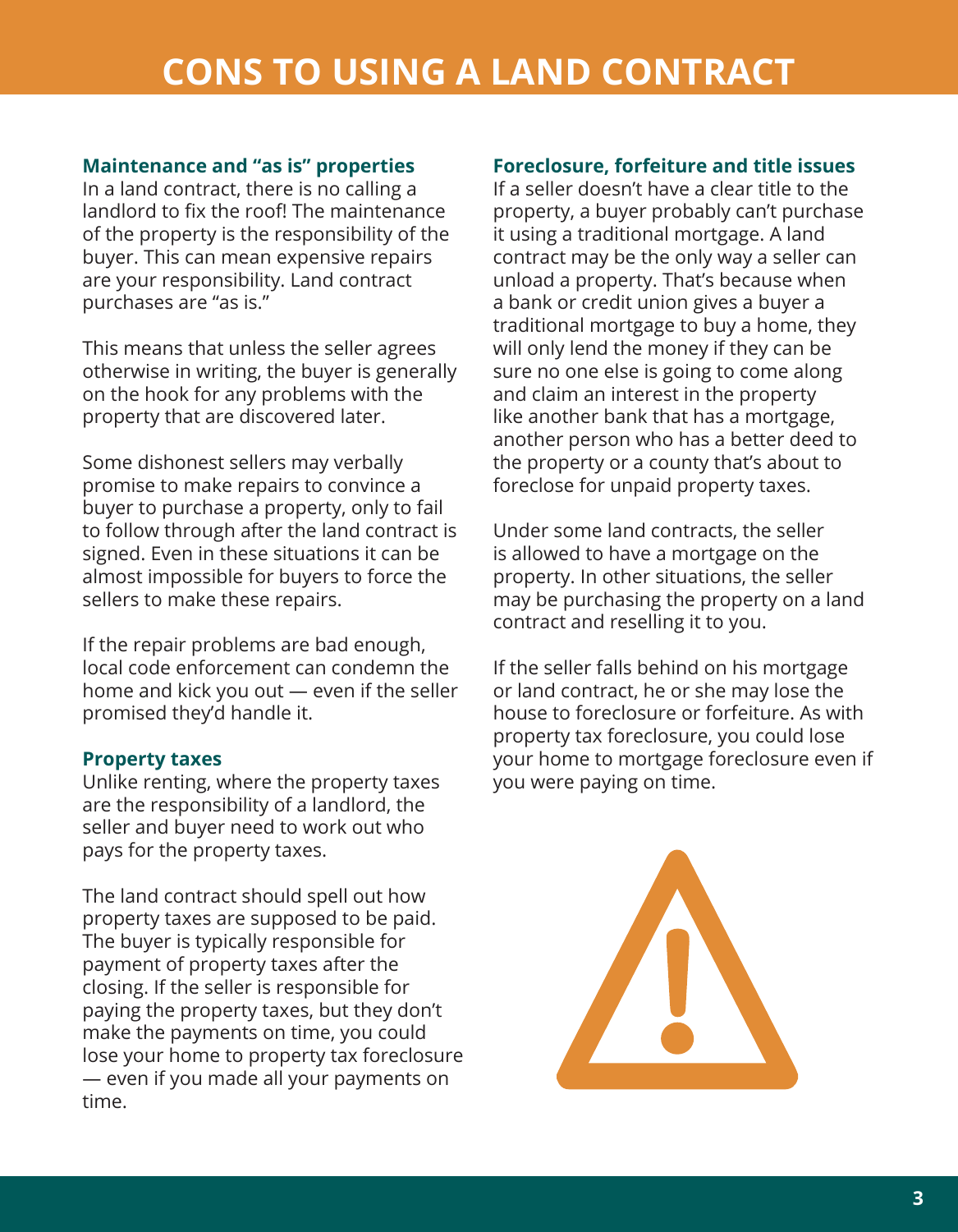Even if there is no mortgage when you buy the property, the land contract may allow the seller to remortgage the property even after he or she sells it to you.

This can happen without your knowledge, depending on the terms of the land contract.

#### **Limited legal protections**

Compared to extensive regulations a consumer can count on with a traditional mortgage loan, land contracts are not typically regulated, so does not provide that protection to buyers.

For example, a bank or credit union may be required to consider you for a loan modification if you have a financial setback, disclose how your interest rate works and provide you with regular monthly statements. Most land contracts are not covered by these governmental protections.

#### **Hard to get financing in the future**

Land contract payments generally don't help you build credit. When you build credit, it's because your creditors are telling the three major credit reporting companies about your line of credit and payment history. Banks, credit unions and credit card companies use the records from the credit reporting companies to determine whether to give you a loan or a credit card.

It costs money to report to the credit reporting companies, so land contract sellers almost never do so. Because your land contract seller will not have told the credit reporting companies about your

payments, you won't have a record of your payments with the major credit reporting agencies and you won't have built credit.

#### **Potentially high interest rates**

Land contract sellers often set interest rates much higher than traditional mortgage lenders. As a result, you may end up paying more over time than you would under a traditional mortgage loan. **Keep in mind the maximum legal interest rate for a land contract in Michigan is 11 percent.** 

#### **Vague terms**

Traditional mortgages are often lengthy legal documents, but they tend to include the rights and responsibilities of both parties in all circumstances. Land contracts — especially those not written by lawyers — often fail to include important information such as who is responsible for property taxes.

Predatory sellers can use these vague or unclear terms to take advantage of buyers.

#### **Balloon payments**

Land contracts often require balloon payments. With most traditional mortgages, your monthly payment will be exactly what's needed to pay off the contract by the end of its term. With a balloon payment, your monthly payments will be smaller than needed to finish paying at the end of the term. You will have to make a large payment — the balloon — to pay off the contract and avoid a default.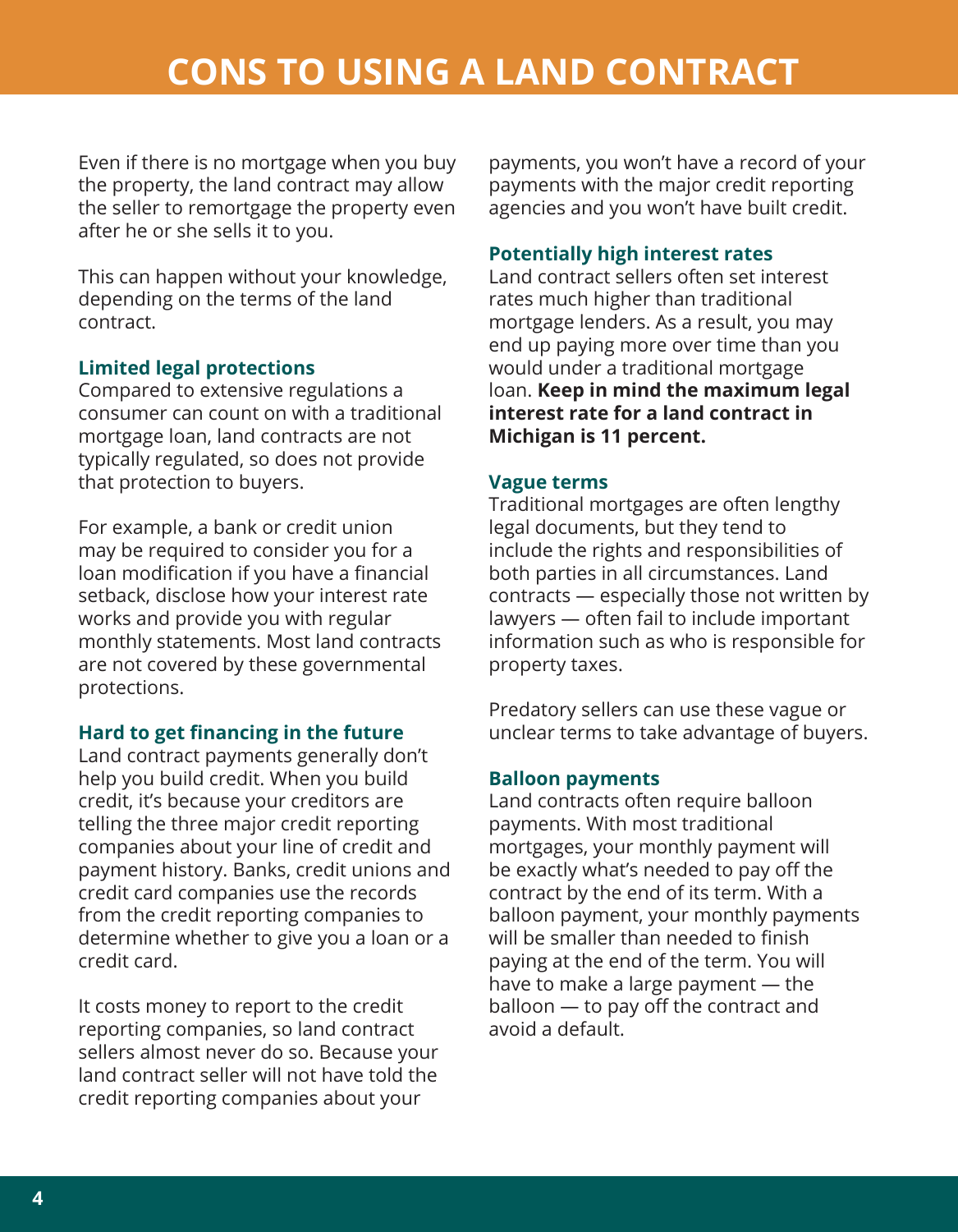Sellers use a balloon payment to shorten the contract length and attract buyers with an apparently lower monthly payment.

Most buyers need to refinance the land contract to make a balloon payment. This can be difficult because you probably haven't been building credit with your monthly land contract payments, so a traditional lender may not give you a loan. If the buyer can't make a balloon payment, the seller can declare a default and pursue forfeiture or foreclosure.

#### **Example of a land contract WITHOUT a balloon payment:**

Buyer purchases a house on land contract for \$25,000 with a down payment of \$1,000, an interest rate of 5 percent, monthly payments of \$452.91 and a term of **five** years. At the end of five years, the buyer has completely paid off the land contract.

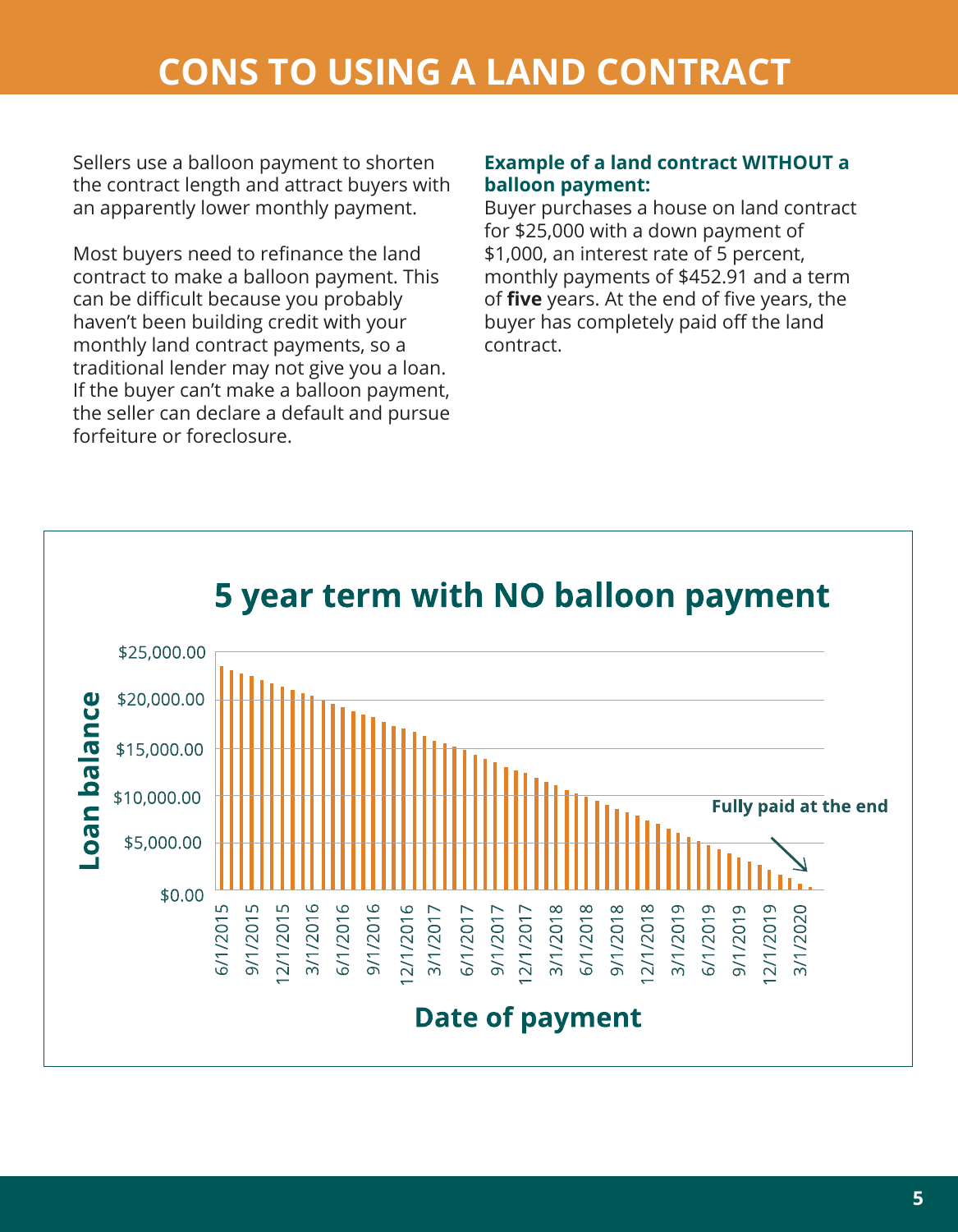#### **Example of a land contract WITH a balloon payment:**

Buyer purchases a house on land contract for \$25,000 with a down payment of \$1,000, an interest rate of 5 percent, monthly payments of \$452.91, and a term of **three** years. The buyer makes monthly payments of \$452.91 every month for three years. At the end of three years, the buyer still owes \$10,323.58 on the land contract. Unless the buyer can pay off the full amount or get a loan for the balance, the seller can file a foreclosure or forfeiture suit.

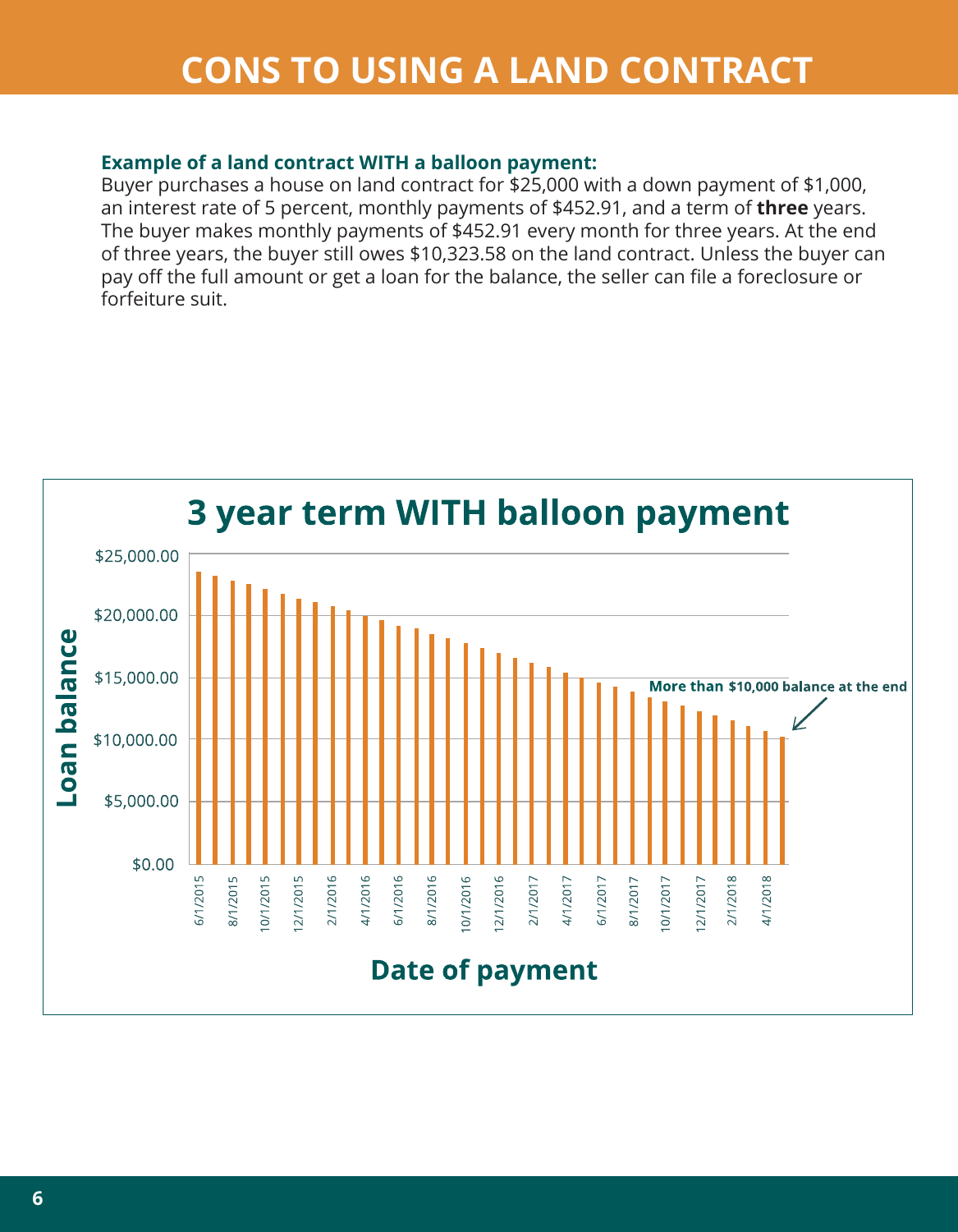# **SIGNING THE BEST POSSIBLE LAND CONTRACT**

### **What does a good land contract include?**

A good land contract is all in the writing. It is in the interest of both parties that everyone has the same understanding of the purchase. A good land contract doesn't favor one party over the other and clearly states what the seller and buyer's rights and responsibilities are.

Unfortunately, many land contracts aren't good. You should always seek legal advice before you sign the contract.

#### **For assistance, contact Legal Services of South Central Michigan at 888-783-8190.**

While land contracts come in a variety of forms, there are certain things that should be included in all land contracts to make sure both parties are in agreement about their rights and responsibilities.

#### **These items include:**

- All payment terms including the sale price, down payment, remaining balance, amount of monthly installments, interest rate, number of years of the land contract and any balloon payment and its requirements.
- Requiring the seller to provide evidence to the buyer of a title insurance policy. This way all parties know what interest the seller has to give to the buyer.
- Requiring the seller to deliver a warranty deed to the buyer upon the buyer's performance of the terms of the land contract, and that the deed be signed at closing and held in escrow until the buyer makes the final payment.
- Requiring the buyer to maintain the property in good condition, with an allowance for reasonable wear and tear.
- A description of what changes a buyer can make to the property, such as building additions, tearing down a garage or shed or making other structural changes to the property.
- Whether either party can transfer their interest in the property.
- Whether the seller can place mortgages on the property.
- Who is responsible for paying recording fees and transfer taxes.
- Who is responsible for paying property taxes, special assessments and insurance.
- Who is responsible for recording the land contract with the Register of Deeds.
- What legal remedies the seller has if the buyer defaults.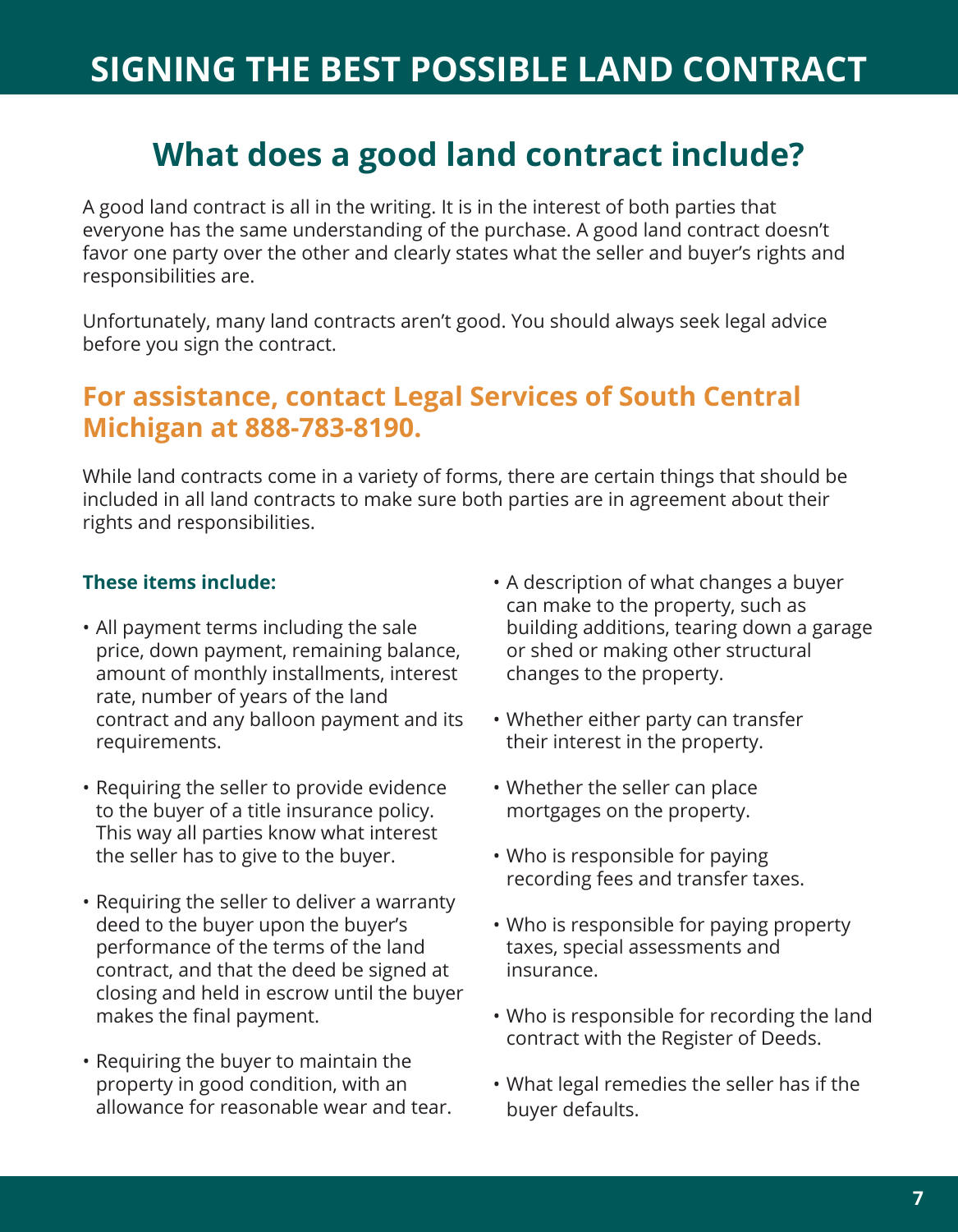### **WHAT ARE SOME RED FLAGS?**

Land contracts are not a one-size-fits-all situation, but as a buyer, some items can be red flags or warning signs.

#### **Here are a few examples:**

- **• There is a large balloon payment at the end.** If the land contract requires you to come up with a large sum of money at the end, think about where this money is going to come from. Will you be able to take out a loan? If so, maybe you should consider a traditional mortgage loan to purchase the house instead of a land contract.
- **• The seller promises to make repairs, but does not put it in writing.** Once the land contract is signed, it can be difficult — both from a legal and practical perspective — to force the seller to make repairs.
- **• The seller agrees to provide a Quit Claim Deed instead of a Warranty Deed.** A Warranty Deed provides a buyer more protection, because the seller is making a guarantee of its good title. A Quit Claim Deed does not guarantee the seller actually has the right to sell the property; it only means they have quit their claim to it, or will not try and assert the land is theirs.
- **• No one is allowed to record the land contract or memorandum of land contract with the Register of Deeds.** The best and proper way to let everyone know you are buying the property is to record the land contract with the county Register of Deeds.

**• There are prepayment penalties.** Prepayment penalties occur when the buyer makes a payment larger than the planned installment payment. A provision that says there will be a penalty if the buyer pays more than the monthly payment, or pays off the contract before the term ends, almost never benefits a buyer.

To ensure there are no penalties, a good land contract should state, "the buyer may pay the monthly installment or more at the buyer's option." This language is clear enough to show the buyer has the option to make a larger payment without a penalty.

- **• The seller has a mortgage on the property, or can take one out in the future.** If the seller falls behind on their mortgage payments, the house can be lost to foreclosure, even if the buyer is making their payments on time.
- **• The contract says the seller can take out a mortgage on the property after the contract begins.** The buyer should avoid a provision that says this mortgage will have priority over the buyer's interest. These provisions are known as subordination clauses.
- **• The seller is responsible for taxes, assessments and insurance.** While the idea of these items being included in a monthly payment is appealing, if the seller fails to make a payment, the buyer can be left unprotected. By being in charge of these payments, the buyer knows everything is paid in full and on time.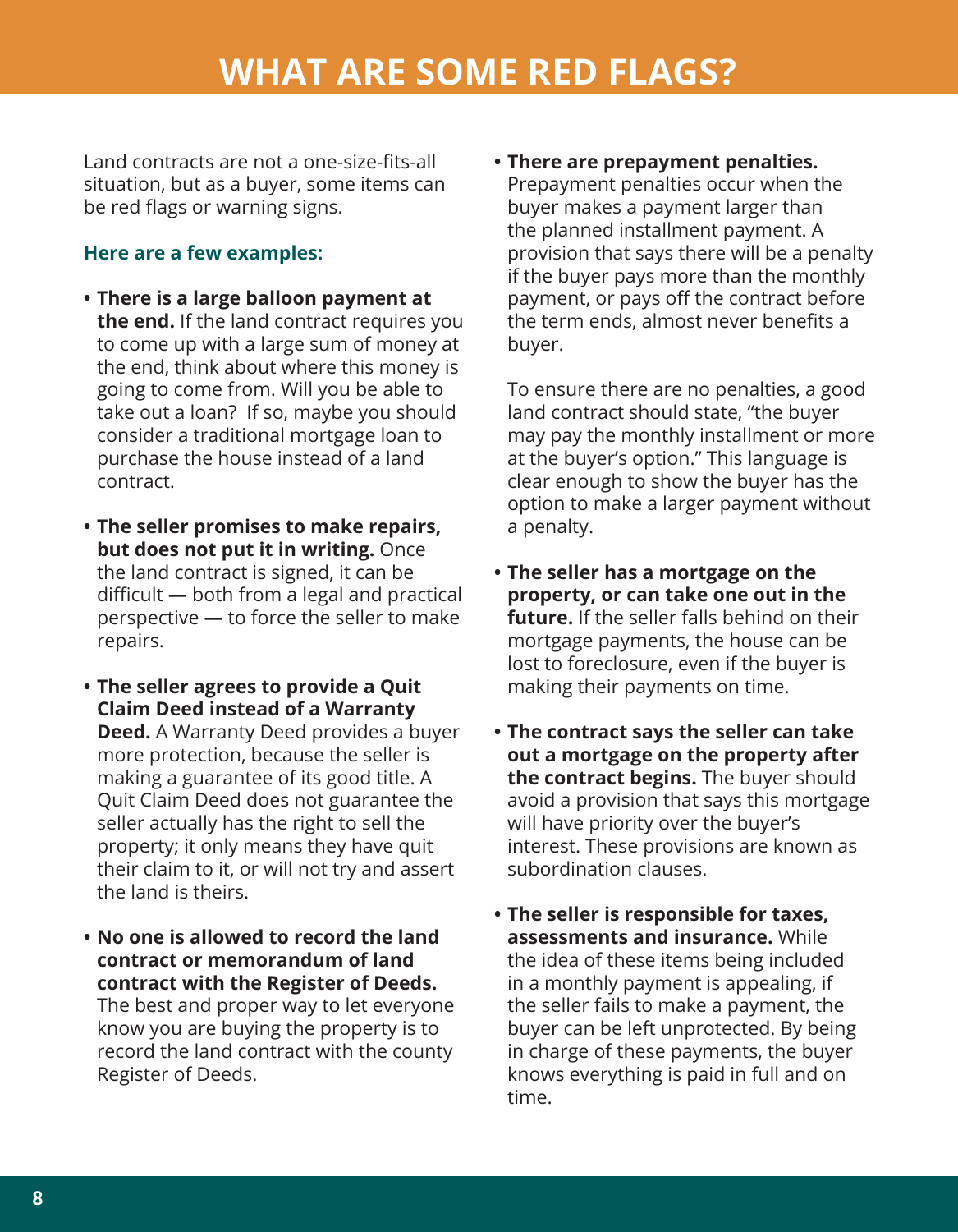# **WHAT IF SOMETHING GOES WRONG?**

Land contracts, for any number of reasons, sometimes do not work out for the parties. Each party has a set of remedies. For example, either party can sue for breach of contract. Some remedies, however, are specific to buyers or sellers. **For a checklist on what to do before and after buying a land contract, see page 13.**

# **REMEDIES FOR A BUYER REMEDIES FOR A BUYER**

Generally, upon a buyer's fulfillment of the land contract, the seller should give the buyer the required deed conveying the property free of liens created by the seller. A seller who fails to provide the required deed may be in breach of the contract.

If the seller is unwilling or unable to give the required deed, the buyer may have various options, including legal action for: 1) Specific performance of the land contract, including a court order directing the seller to give the required deed; 2) Quiet title; 3) Cancellation of the land contract, seeking the return of the money paid by the buyer in exchange for all of the buyer's rights in the property; 4) Money damages.

# **REMEDIES FOR A SELLER REMEDIES FOR A SELLER**

Like a buyer, a seller can sue for breach of contract if the buyer breaks it. The seller may also foreclose on the buyer or have the buyer forfeit the property. The buyer can remain in the property until the end of all court processes. The differences between foreclosure and forfeiture are as follows:

#### **Forfeiture**

- Moves through the court process quickly.
- Buyer can keep the property by making any past due payments within 90 days of a court judgment.
- If buyer loses the property, they are not responsible for the remaining balance.
- Seller can only do this if the land contract specifically allows for forfeiture.

#### **Foreclosure**

- Moves through the court process slowly.
- Buyer may only keep the property by paying the entire balance owed (all past and future payments).
- If buyer loses the property, they may be responsible for the difference between what the property sells for at Sheriff's Sale and what they owe on the property.
- Seller can do this regardless of whether the land contract specifically discusses foreclosure.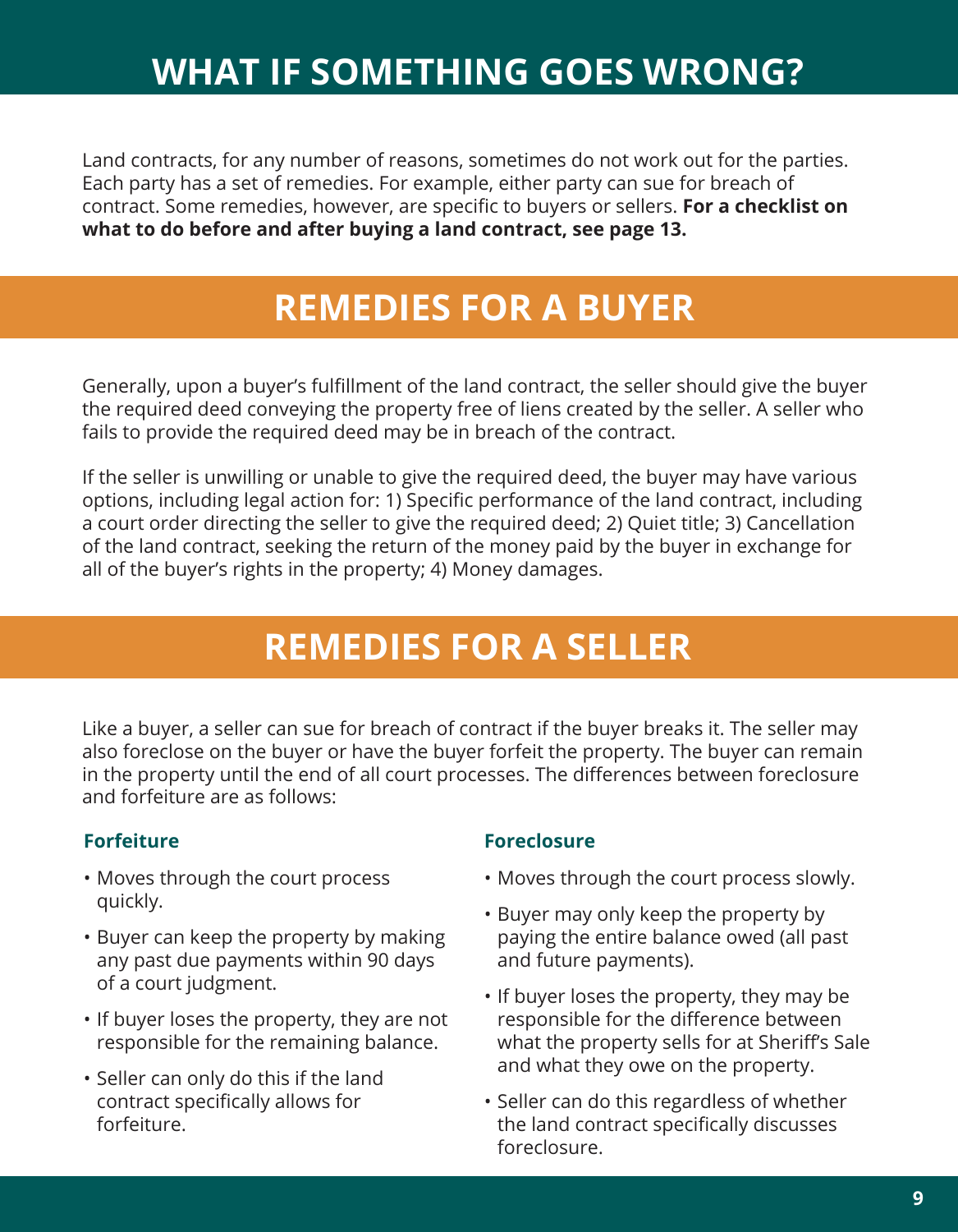### **WHAT TO DO WHEN CLOSING A LAND CONTRACT**

When closing on a land contract, there's more to it than simply signing the contract and walking away. Here are some steps parties need to take when closing:

- If there is an underlying land contract or mortgage, have the seller provide written confirmation that it is current and the amount of the balance.
- Exchange Social Security or Tax ID numbers for income tax purposes.
- The buyer should fill out a Principal Residence Exemption Affidavit (if this is where you live). A Principal Residence Exemption Affidavit will ensure you pay the lowest possible property taxes.
- The buyer should fill out a Property Transfer Affidavit. After closing, deliver it to the local taxing unit (generally the city or township where the property is located). A Property Transfer Affidavit puts the local taxing unit on notice that you now have an interest in the property.

#### **For a checklist on what to do before and after buying a land contract, see page 13.**

### **WHAT ARE ALTERNATIVES TO LAND CONTRACTS?**

A land contract isn't right for everyone. The two main alternatives are a traditional rental and a traditional mortgage.

### **TRADITIONAL RENTAL**

Unlike a land contract, a traditional rental does not result in the ownership of the property at the end of the term. However, the payments are usually less expensive, and renters have some rights land contract buyers don't.

For example, a landlord is required to keep the rental property in good repair. With a land contract, those responsibilities fall to the buyer. Unexpected repairs, like a broken hot water heater, can eat up a budget for months. With a rental, the tenant does not need to budget for these repairs.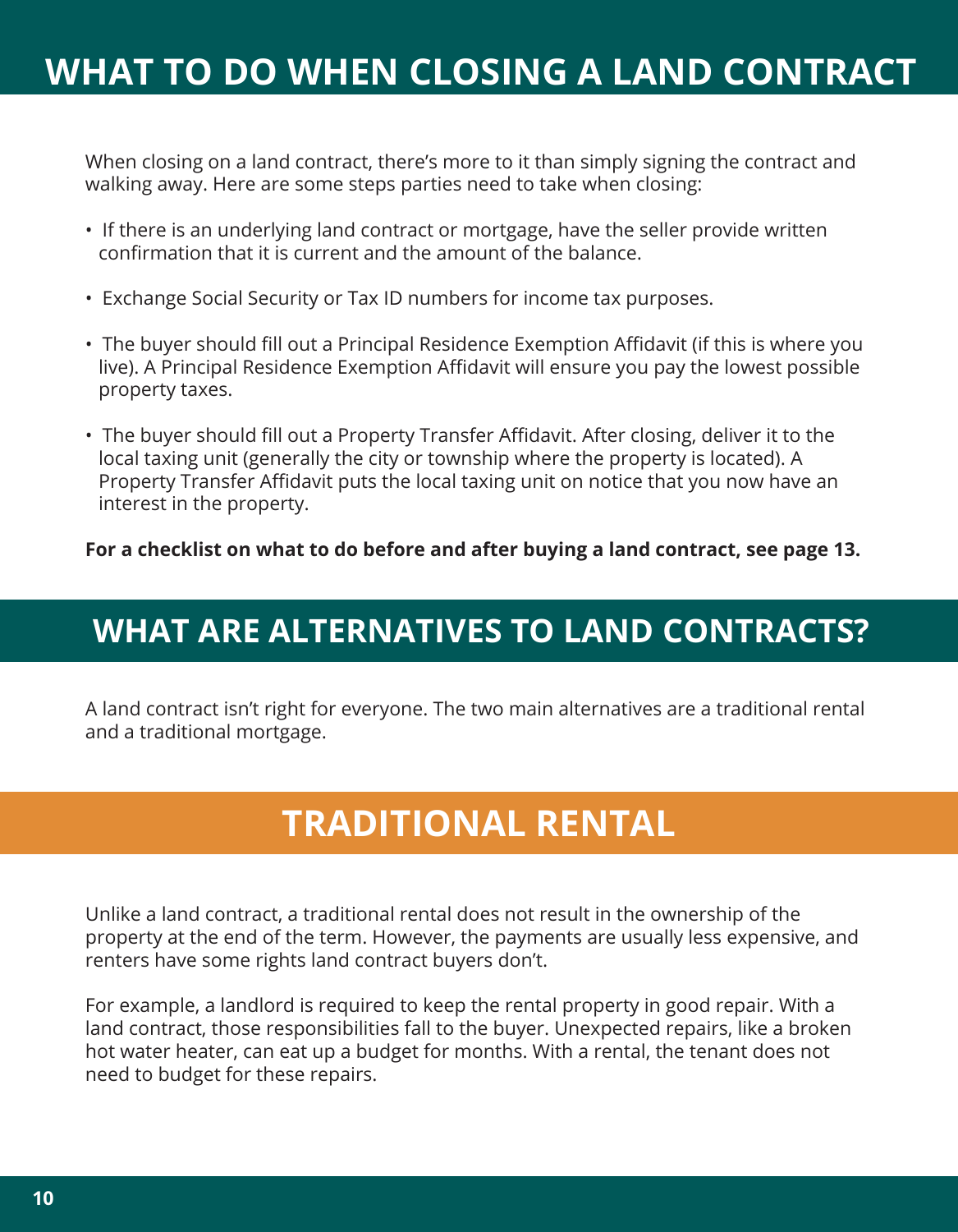### **TRADITIONAL MORTGAGE**

A traditional mortgage is a loan given by the bank so a buyer can buy the property. The loan is secured by the property, which means if the buyer does not make payments, the lender has a right to take the property.

In comparison to land contracts, traditional mortgages are way more regulated. They should have substantially lower interest rates than land contracts. There are a number of down payment assistance programs available, such as Michigan State Housing Development Authority's MI First Home.

#### **For more information on traditional mortgages, contact the resources on page 14.**

### **FINAL TIPS**

#### **Talk to a lawyer**

A lawyer may spot something you did not notice or understand. This can save you time, frustration and money. **Contact Legal Services of South Central Michigan for more information.** 

#### **Have a professional home inspection**

Paying a fee to a home inspector can save you significant money down the line. If there is a defect in the property, no matter how major or minor, once you sign the land contract, the seller generally does not have a responsibly to fix or pay for the defect. Unless the seller makes some warranty about the condition of the property, property sold on land contract is "as is."

An investment in the inspection could not only save money, but even lives in cases of structural damage. Also, if an inspection reveals problems you didn't know about, you can use it to negotiate a lower price.

#### **Survey the land**

Before signing, take the time to protect your investment by making sure you own what you have been paying for. A land survey can cost between \$200-\$800, depending on the size of the property, but may defend against third parties from making a claim later. Surveyors often find defects that may cause renegotiation of price.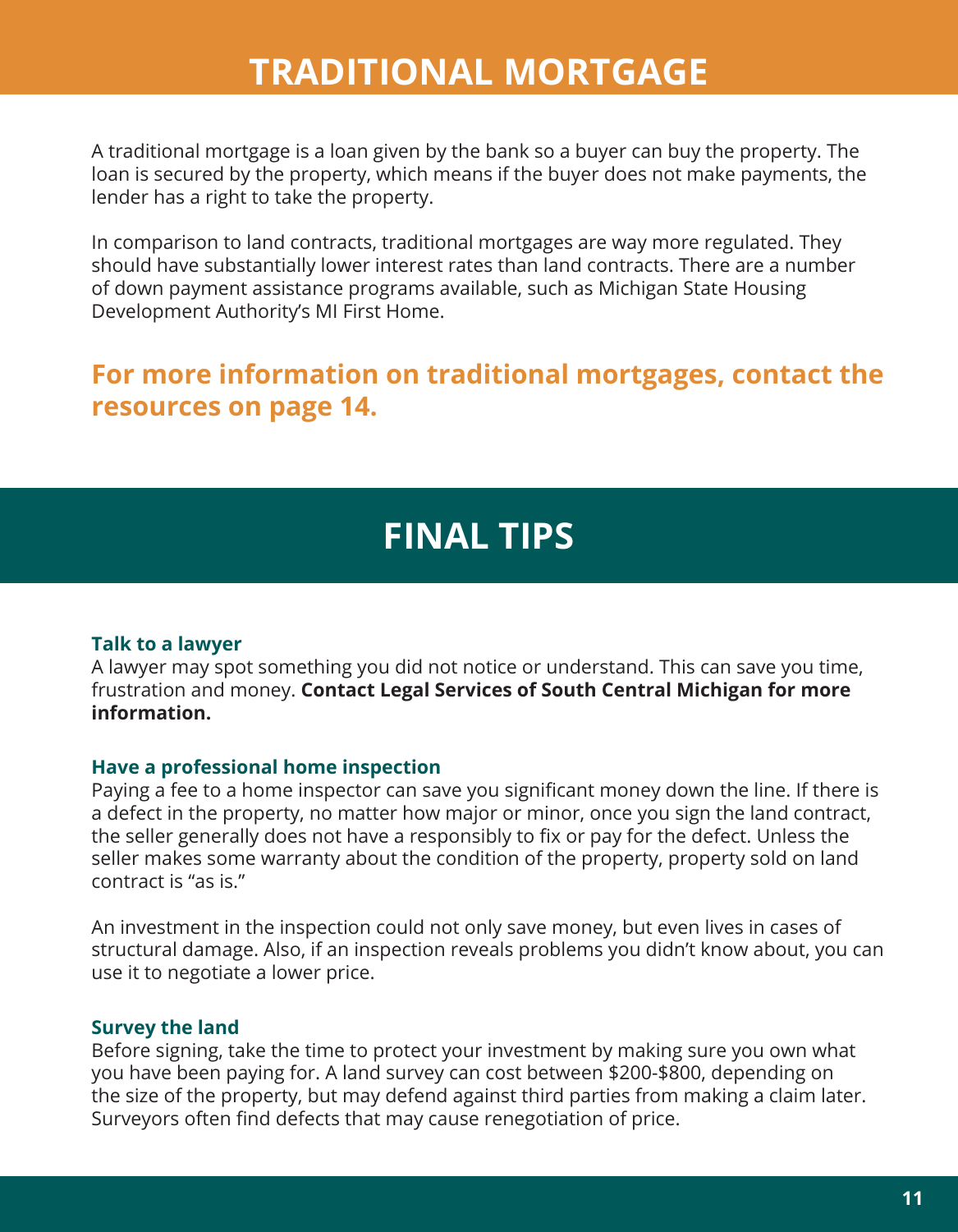### **FINAL TIPS**

#### **Don't rush**

Things may arise or become clearer after a few hours of thinking on the land contract. Take the time to think about what you are signing, even if you believe you are completely sure it is what you want.

#### **Be realistic about your finances**

People may sometimes be overly optimistic about the time and money they can afford to put into a land contract. Do you have enough money for the installments down the road? Has either party considered the cost of taxes, repairs and other costs that arise from homeownership? What are your plans for the property after the contract is complete?

#### **Read the contract**

Read the contract several times. Be aware of what it says and what your responsibilities are. Failure to know or understand the contract's terms is rarely an excuse if there is legal action.

**Use the resources throughout this guide to ensure you're making the best possible decision about a land contract.**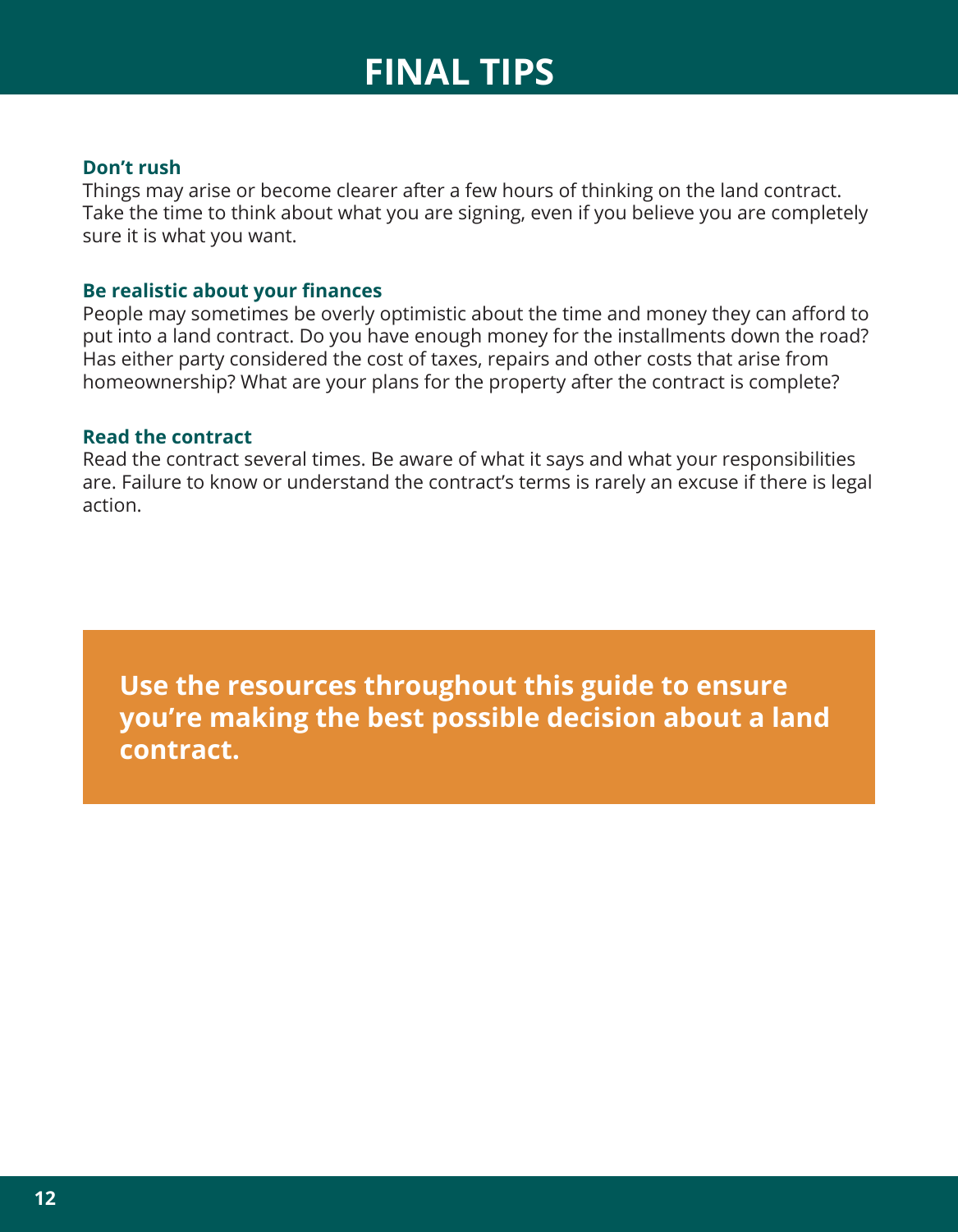# **LAND CONTRACT CHECKLIST**

#### **Before you buy, make sure the following list applies to your land contract:**



Hire title company to determine tax status and ensure owner has clear title.



Confirm the total amount to be paid, including monthly payment, late fees, balloon payment and interest rate.



Confirm it explains who is responsible for paying property taxes, hazard insurance and any information about an escrow arrangement.



Have a licensed inspector do a complete inspection of any property you intend to purchase.



Be aware of clauses limiting your legal rights to eviction proceedings, mortgaging the property or mandating disputes be settled via mediation.



Have a lawyer review your land contract before you sign. Contact Legal Services of South Central Michigan at 888-783-8190.

#### **After you buy:**

Record the entire land contract at the Register of Deeds.



Ensure you receive a signed and notarized copy that is stamped as having been recorded.



Confirm with your insurance agent that the property, and any personal property, is covered.



If this is where you live, file a Principal Residence Exemption Affidavit with the local assessor.

**Notes:**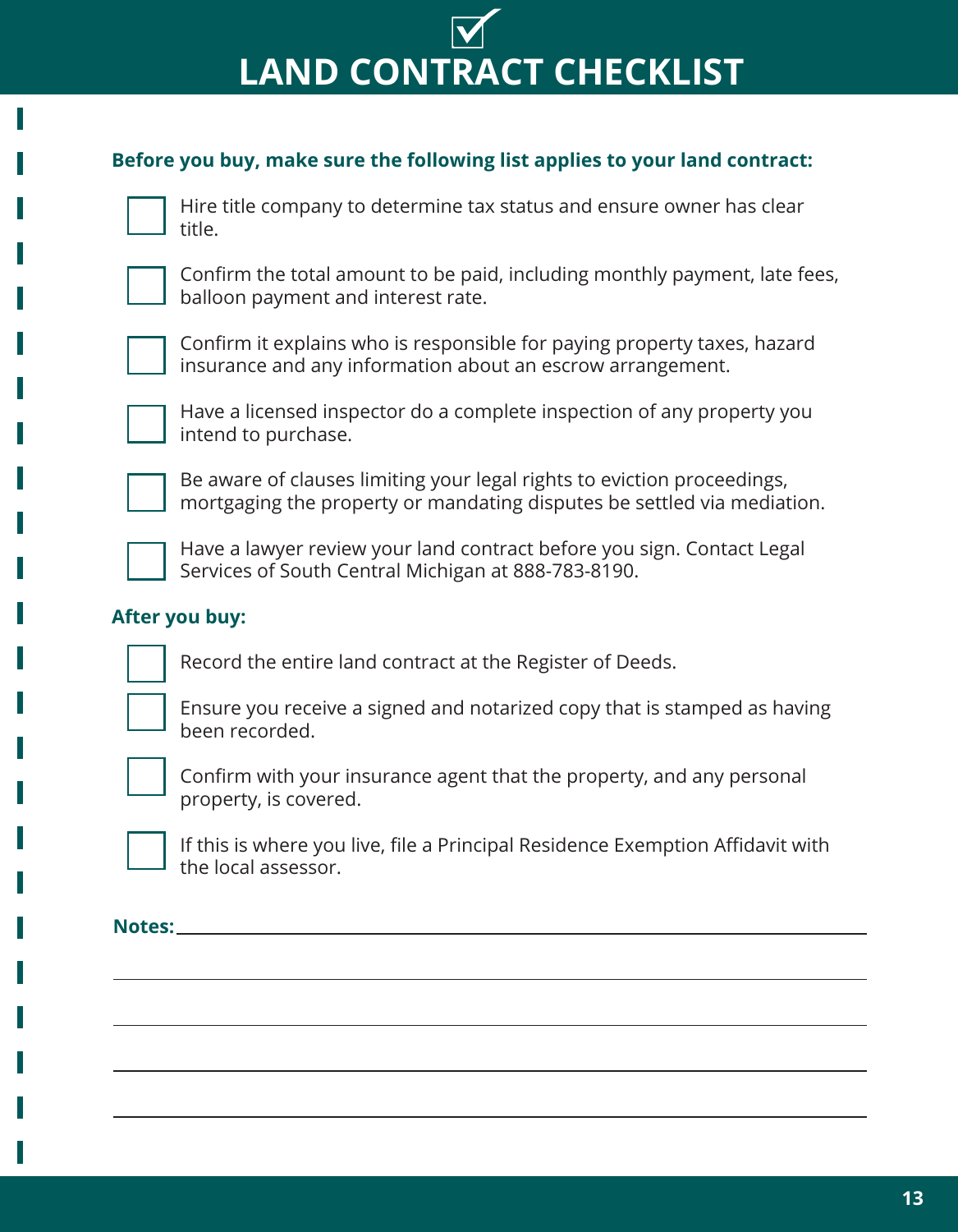### **WHERE CAN I GO FOR HELP?**

#### **There is FREE help waiting for you. For more information, contact:**

#### **Eric Schertzing**

Ingham County Treasurer 341 S. Jefferson St. Mason, MI 48854 517-676-7220 eschertzing@ingham.org http://tr.ingham.org

#### **Center for Financial Health**

3815 W. St. Joseph St., B200 Lansing, MI 48917 517-708-2550 www.centerforfinancialhealth.org

#### **Legal Services of South Central Michigan**

3490 Belle Chase Way, Suite 50 Lansing, MI 48911 888-783-8190 www.lsscm.org

#### **Office of Financial Empowerment**

124 W. Michigan Ave., Third Floor Lansing, MI 48933 517-483-4550 www.lansingmi.gov/fec

#### **Consumer Financial Protection Bureau**

**At the federal level, CFPB accepts complaints about consumer financial products and services.**

> P.O. Box 4503 Iowa City, IA 52244 855-411-CFPB (2372) www.consumerfinance.gov/complaint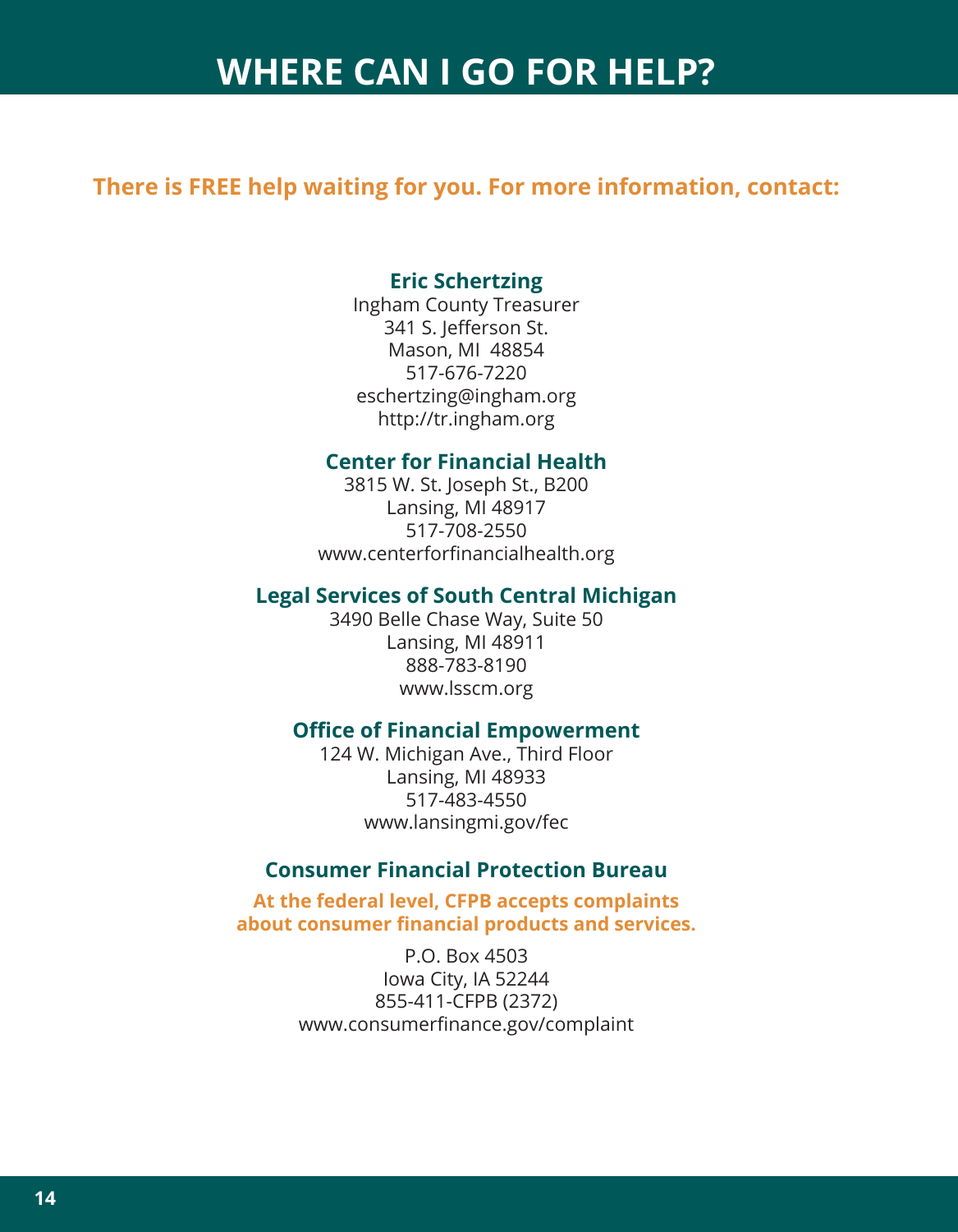© 2016 County of Ingham